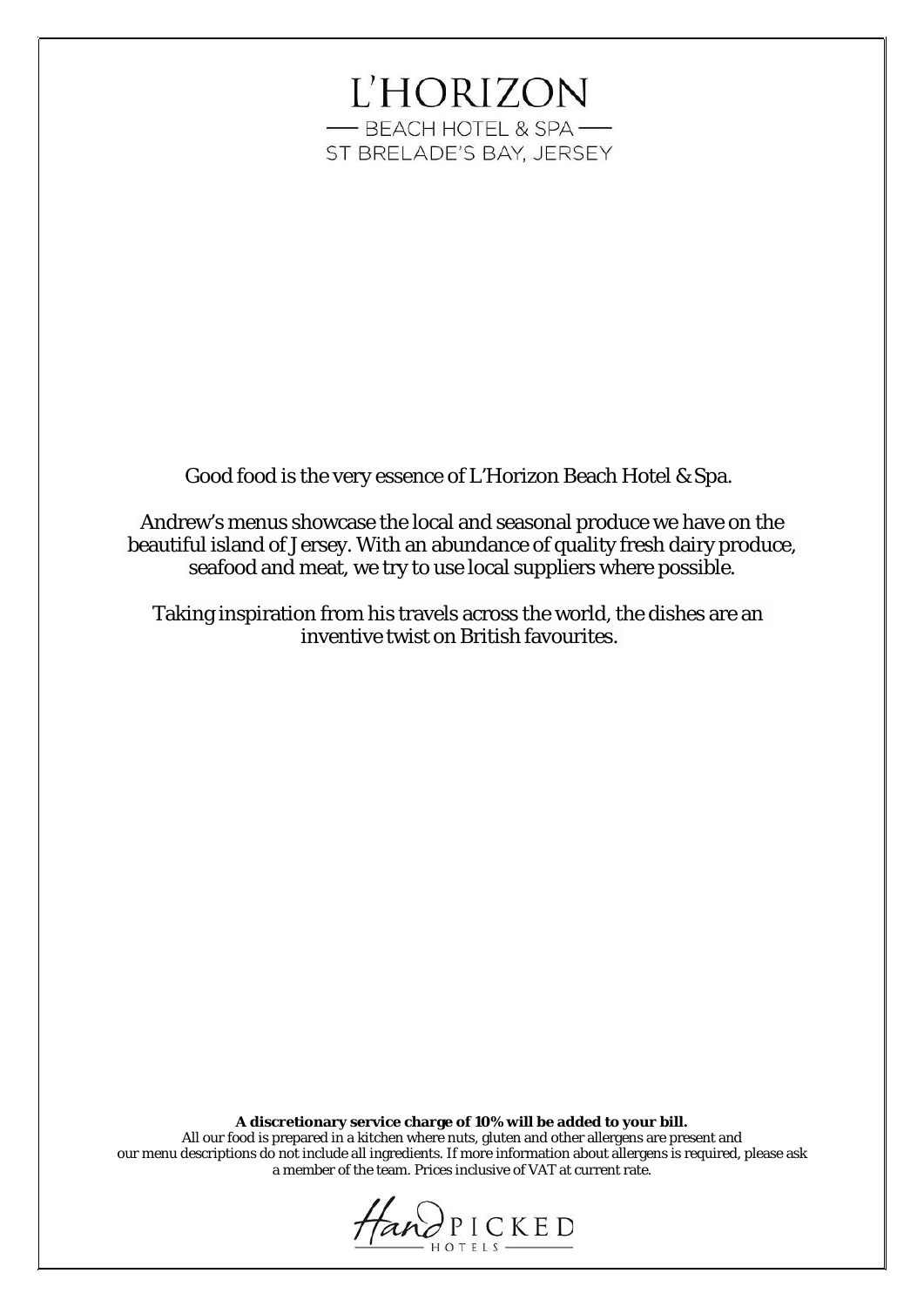**L'HORIZON** - BEACH HOTEL & SPA-ST BRELADE'S BAY, JERSEY

## **The Grill Menu**

**Starters**

**Courgettes & feta (v) £9**

Grilled courgettes topped with feta, viola flowers, peas and pea shoots with salsa verde

**Summer peas (v) £9**

Chilled pea velouté, pea panna cotta, spring onion bhaji and mint pesto

# **Jersey Chancre crab £14**

Butter poached crab risotto, crab bisque glaze, squid ink wafer

**Salmon £12**

Pink granite gin cured Scottish salmon, pepper dulse mayonnaise, fennel crisps **Smoked duck breast £13**

Heritage carrots, carrot purée and ginger cream

## **Brooklands farm pork belly £10**

Confit belly, sweet pickled cauliflower, curried cauliflower purée and apple broth

**Mains**

**Goat's cheese (v) £20** Goat's cheese mille feuille, salt-baked heritage beetroot, horseradish and green onion mash potato

#### **Harissa roasted cauliflower steak (ve) £20**

Roasted red pepper, gnocchi, blush tomatoes, basil tepenade

#### **Jersey turbot £26**

Roast turbot, samphire, pickled cucumber and local lobster butter bisque

#### **Monkfish £22**

Blackened monkfish, charred tenderstem broccoli, Kerala sauce

# **Dorset lamb £25**

Seared loin, braised shoulder, Parmesan potato croquettes, black olives, fine beans

## **Chicken £19**

Corn fed chicken breast, pea purée, Paris brown mushrooms, peas

*The majority of our dishes can be served in half portions for younger diners or smaller appetites. Please ask your waiter for details.*

**A discretionary service charge of 10% will be added to your bill.**

All our food is prepared in a kitchen where nuts, gluten and other allergens are present and our menu descriptions do not include all ingredients. If more information about allergens is required, please ask a member of the team. Prices inclusive of VAT at current rate.